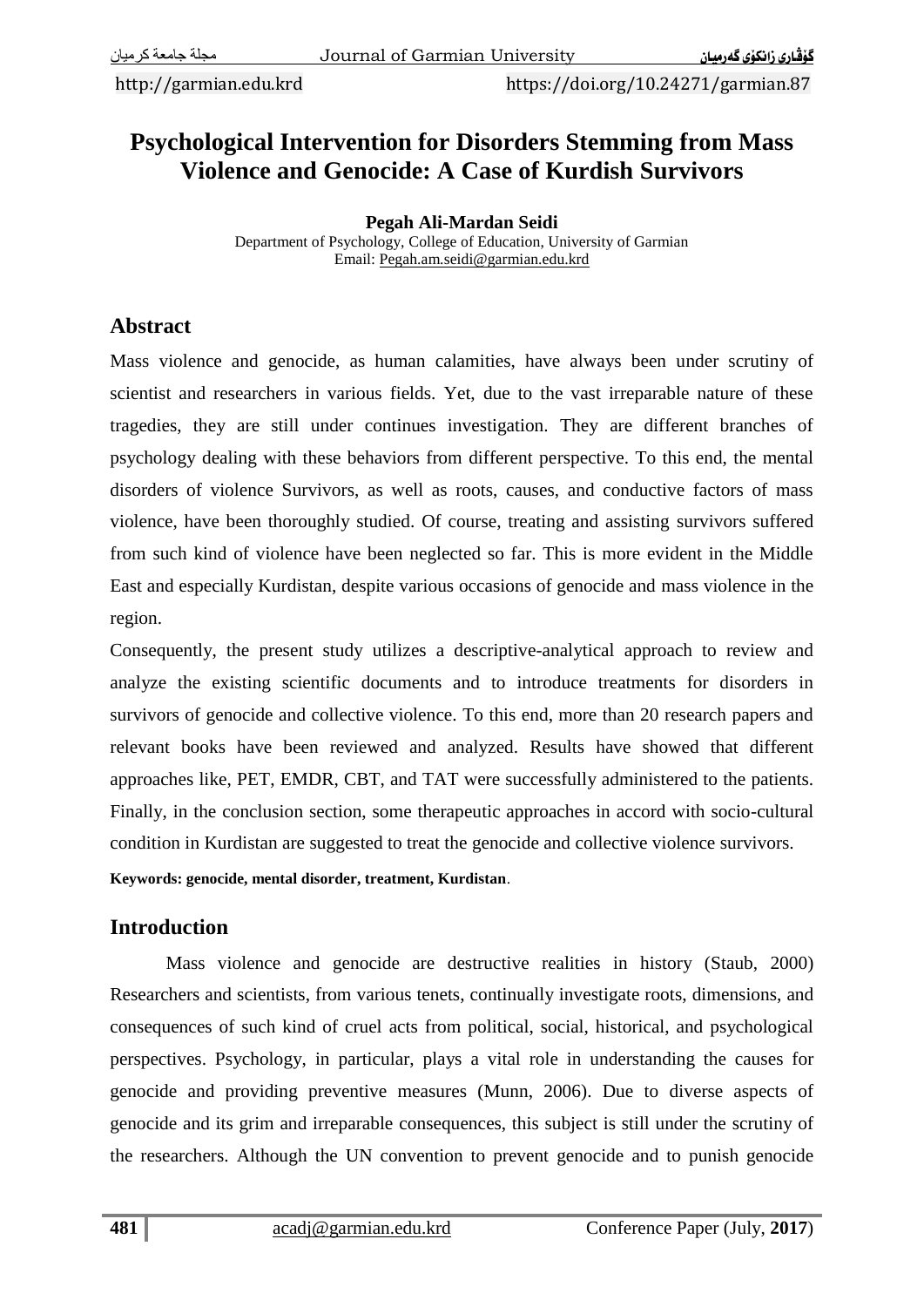criminals is a significant preventive tool, it proves to be insufficient in preventing such kind of crimes. This is another reason why research on this issue is so indispensable.

Genocide, or mass slaughter, is derived from "Genos" and "-cide" which mean "race or generation" and "to kill", respectively. This word was firstly coined by Polish jurist, Raphael Lemkin. Based on his opinion, mass slaughter and genocide do not necessarily mean prompt annihilation of a nation or ethnicity, they are schemes designed to annihilate them through a series of diverse destructive measures which destroy foundations of their lives (Mohammadhossenpur, Abastabar & Qezelselfi, 2015).

'United Nations defined genocide as a crime with the intention to destroy, in whole or in part, a national, ethnic, racial, or religious group. Since then, social scientists and historians have contributed significantly to our understanding of genocide: by explaining its roots, describing its dynamics, and discussing its consequences' (Vollhardt, 2013.p2).

The negative consequences of genocide are not limited to political and social aspects; they affect the prosperity and psychological health of people. The literature shows that such kind of violent acts can lead to severe mental pressure, and such psychological disorders as acute stress reaction, PTSD, anxiety disorder, depression, and bereavement (Ahmed, 2007; Ehntholt, & Yule, 2006). The issue becomes more important when we stress that negative consequences of genocide are not limited to survivors only, but they also affect the people who committed or observed such kind of violent acts.

Although different branches of psychology have addressed these issues to explore the roots and formation of violent acts, or to illuminate and describe the behavioral and mental trauma in the survivors, few studies are devoted to treatment and assistance of people suffered from such kind of crimes. Lack of studies is more evident in Middle East and esp. Kurdistan, despite the fact that Middle-Eastern people have experienced numerous instances of mass slaughter and genocide at different stages of their history.

Kurds are among the oldest ethnicities leaving in Iran. As a result of Ottoman-Iran wars, a part of Kurdish land was captured by Ottomans. After decomposition of the Ottoman Empire and the World War I, Kurdish land was divided between four countries of Iran, Iraq, Turkey, and Syria. A few Kurds live in Azerbaijan and Armenia, as well (Saniejlal, Moshir Zadeh, Ramazan Zadeh, 2004).This provides a conductive bed for different types of violence against people living in the region.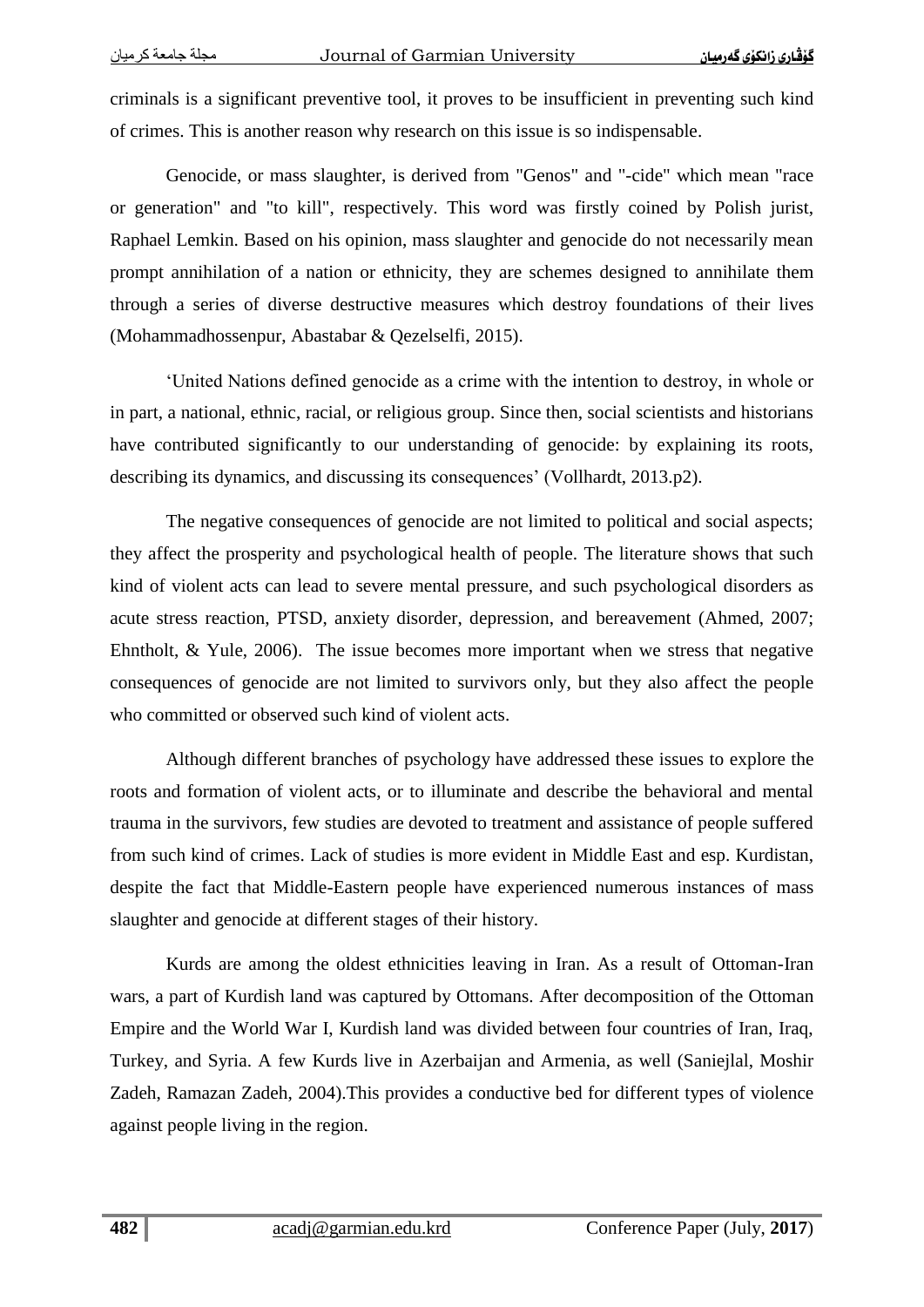Kurds, as the most populated ethnicity lacking an independent country of their own in the Middle East, have suffered various types of mass violence e.g. chemical bombardments of Helebja and Sardasht, Anfal Operations, Dersim, Ghana, and Mar'ash Slaughters, and genocide of Yazidis. Consequently, we expect a higher prevalence of above disorders in survivors suffered from these violent acts in the region. This is attested by studies of particular disorders in general public and survivors of the above calamities. In a study of university students in Kalar, Iraq (one of cities suffered from Anfal Genocide), it was found that most of the students suffered from social-phobia disorder, and its prevalence was comparatively much higher than other countries (Ahmad, Taher, & Seidi, 2017). In another study, dealing directly with psychological consequences of genocide in Yazidi captive or refuge women during ISIS invasion, it became evident that they suffered from such disorders as PTSD and anxiety disorders (Abbas, 2017). This is the case, while in fact few studies have addressed the issue from treatment perspective.

Based on the above, the present study aims to examine treatment procedures deemed suitable, based on the cultural characteristics of survivors suffered from mass violence and genocide. To this end, we firstly review the findings of recent studies on effects of genocide and mass violence on survivors. Then, we proceed to common treatment procedures for the relevant disorders. Finally, a suitable treatment protocol, based on socio-cultural characteristics in Kurdistan, will be presented.

# **Methodology**

Desk-research is used to collect data, and a descriptive-analytical method will be used to analyze the data. Consequently, international reports and relevant texts will be studied. This research method was selected, because of the peculiar nature of the subject.

To some extent, this subject requires a specific methodology, and experimental or survey methods are not feasible. Desk-research makes use of literature, as well as, less popular methodologies employed in present psychological studies. There are numerous treatments for survivors suffered from genocide, provided by different psychological tenets like community, clinical and social sub-disciplines. We will proceed with a review of literature, and elaborate on unfathomed aspects of the problem.

# **Psychological Consequences of Genocide and Mass Violence on Survivors**

The study of people who survived genocide and mass violence include subgroups like direct survivors, children, grandchildren, and the first generation of victim community.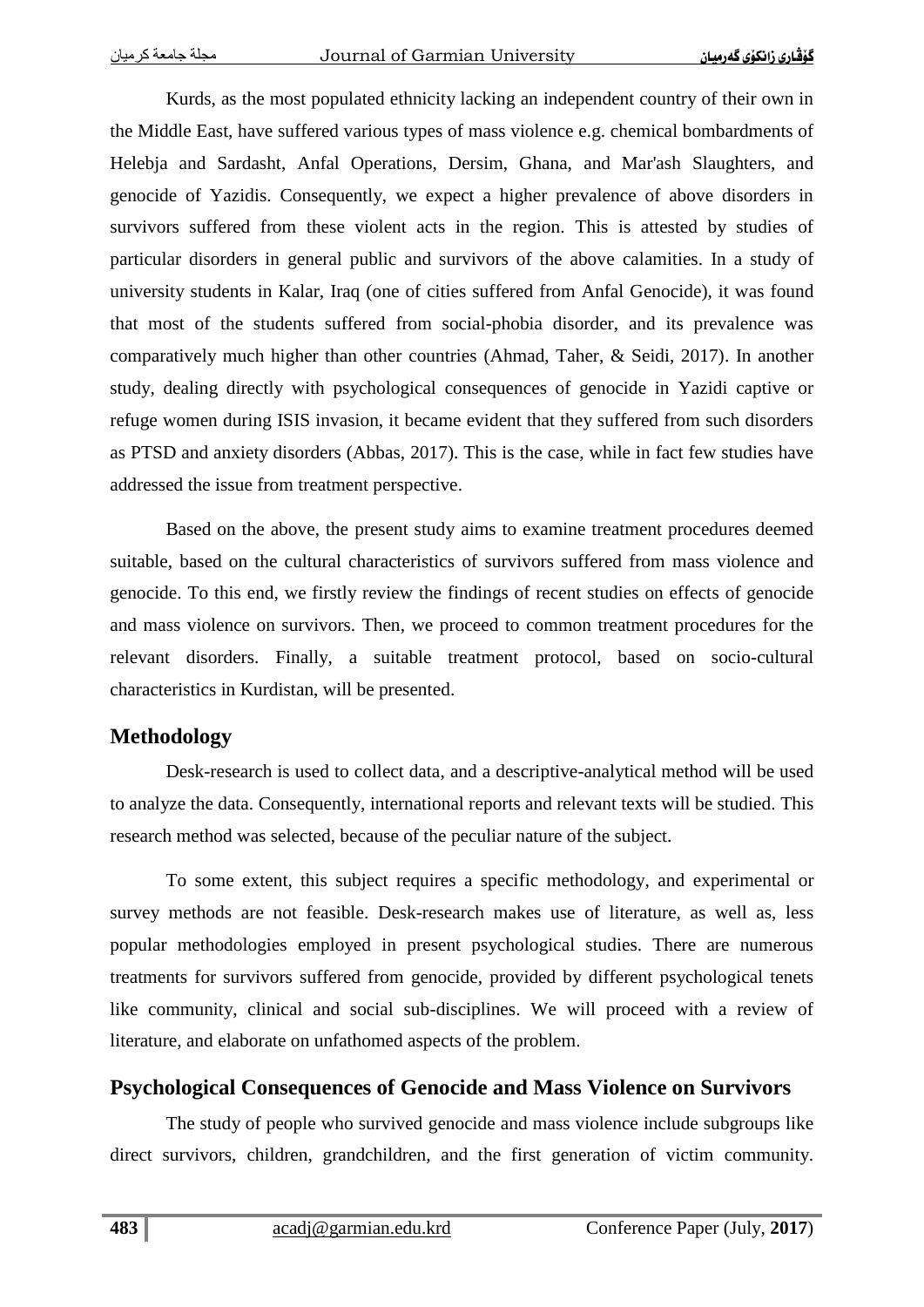Majority of first-hand survivors suffer from complications like post-traumatic stress and revenge disorders (Barel, Van Ijzendoorn, &et al, 2010), somatic symptoms, and disability (Marshall, Schell , and et al, 2005; Hinton, Chhean and et al, 2006 ), sleeplessness, nightmare, nervousness, fatigue, headache, and unpleasant thoughts (Joffe, Brodaty and et al, 2003).

Studies in Halabja, Kurdistan and its neighboring area Chamchamal, attested the longterm consequences of chemical bombardments. The prevalence of miscarriages is fourteen times higher in Halabja, and colon cancer rate is ten times higher in Chamchamal. Many people who did not show chemical-exposure complications after getting in touch with the chemicals, later developed symptoms which were directly traceable to the chemicals. These chemicals could affect human DNAs, and increase the risk of cancer and genetic diseases in the subsequent generations. There is a progressive risk of going blind for people who were directly in touch with the chemical, as well. Other consequences witnessed in the second generation include cleft palates and harelip disorders. The harm caused by chemical attacks is not limited to physiological problems. There are grim psychological complications which affect survivors(Fatehi, 2013).

Sardash in Iran is another city attacked by chemical weapons. Studies attest high rate of depression and anxiety in the region, as well as numerous physiological problems. As a whole, survivors exhibit lower degrees of the mental health ([Fathiashtiani](http://militarymedj.ir/search.php?sid=1&slc_lang=en&auth=Fathiashtiani+A.) , Tavallaee and et al, 2008).

Abbas (2017) in his study "Some Traumas and PTSD among Yazidi Female Survivors from ISIS Army" finds high percentages of trauma in Yazidi female survivors: 38.4% escaped from ISIS militants, 80.7% lost at least one family member, 76.9% were exposed to physical violence, 61.5% were exposed to sexual violence, 84.6% were exposed to violence from more than one person, and 75.0% had PTSD symptoms. Most of the studies witness widespread physiological and mental complications in genocide survivors, but the most prevalent one is PTSD, based the above studies [\(Sonis,](https://www.ncbi.nlm.nih.gov/pubmed/?term=Sonis%20J%5BAuthor%5D&cauthor=true&cauthor_uid=19654387) [Gibson,](https://www.ncbi.nlm.nih.gov/pubmed/?term=Gibson%20JL%5BAuthor%5D&cauthor=true&cauthor_uid=19654387) 2009; Barel, Van Ijzendoorn, &et al, 2010).

For instance, in a study by the Transcultural Psychosocial Organization of Cambodia (TPO, 2004), it is found that a vast majority of Democratic Kampuchea's survivors still suffer from some degrees of mental or emotional problems. 81% of Cambodians experienced violence, 28.4% suffer from post-traumatic stress disorder (PDST), 11.5% from mood disorder, and 40% from anxiety disorder. The US Department of Health and Human Services also studied the mental health problems in regime's survivors living in the United States. It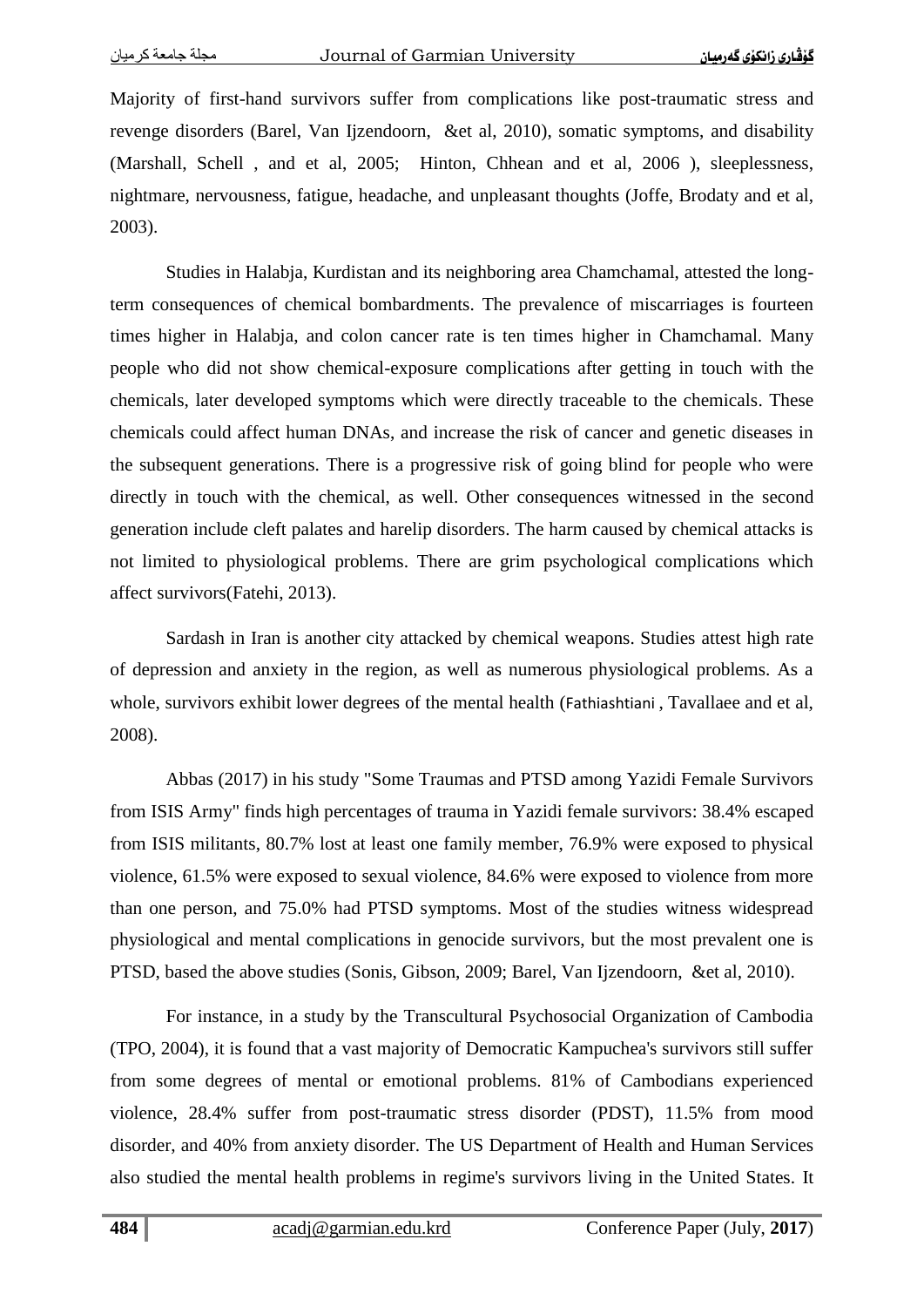was found that 62% suffered from PTSD, and 51% demonstrated major depression disorder (the avrage prevalence rates of PTSD and depression in the US are 3.6% and 9.5%, respectively). There is no wonder if you are aware that 99% of these Cambodian refugees nearly starved to death, 96% endured forced labor, 90% had a family member or friend murdered, and 54% were tortured (DC-Cam, 2007).

Despite the fact that Middle East is a region with the greatest number of research projects on disorders after incidents (Nemati, Saeedi, and et al, 2012), required treatment needs closer and further investigation. As a result, our study concentrates on elaboration and presentation of a treatment for psychological disorders in genocide survivors.

#### **PTSD**

PTSD includes the overall reactions and symptoms of people facing pressure beyond their possibilities. These disorders are defined by the  $5<sup>th</sup>$  diagnostic and statistical manual to psychological disorders as a series of specific symptoms people demonstrate after a traumatic or highly stressful event. These criteria include the following: people embody the trauma in their dreams repeatedly, they are not interested in life and avoid the stimuli which remind them of the trauma (e.g. thoughts, emotions, places, people, etc.), unprecedented anxiety and hyper-arousal disorders (including sleeplessness, over-vigilance, lack of concentration, extreme startling responses, anger, lapse of memory regarding the stressful event, dissociation, and defensive avoidance (American Psychiatric Association, 2013).

The above symptoms will last for over a month and will deteriorate their vocational performance ending to disability, economic complications, numerous physiological and psychological disorders like depression, drug-abuse, and severe harm to social and family relations (Nemati, Saeedi, and et al, 2012). Studies confirm a positive correlation between anger & revenge desire and PTSD & its intensity [\(Sonis,](https://www.ncbi.nlm.nih.gov/pubmed/?term=Sonis%20J%5BAuthor%5D&cauthor=true&cauthor_uid=19654387) [Gibson,](https://www.ncbi.nlm.nih.gov/pubmed/?term=Gibson%20JL%5BAuthor%5D&cauthor=true&cauthor_uid=19654387) 2009). They also indicate that aging and lack of treatment intensify the symptoms in patients. Studies on the effect of long-term trauma on survivors claim that passage of time does not benefit the patients since reduction of social supports and aging intensify symptoms like sensitivity, and nightmare in patients (Abhari-Ahmadi, 2000). This fact emphasizes the need for investigating and choosing proper treatment protocols to deal with the disorders.

### **Specific Treatments for PTSD and Other Disorders Observed in Genocide Survivors**

In countries engaged in war or genocide- due to weakened government and relevant institutions, poor social infrastructures, and drop in psychological hygiene- there are few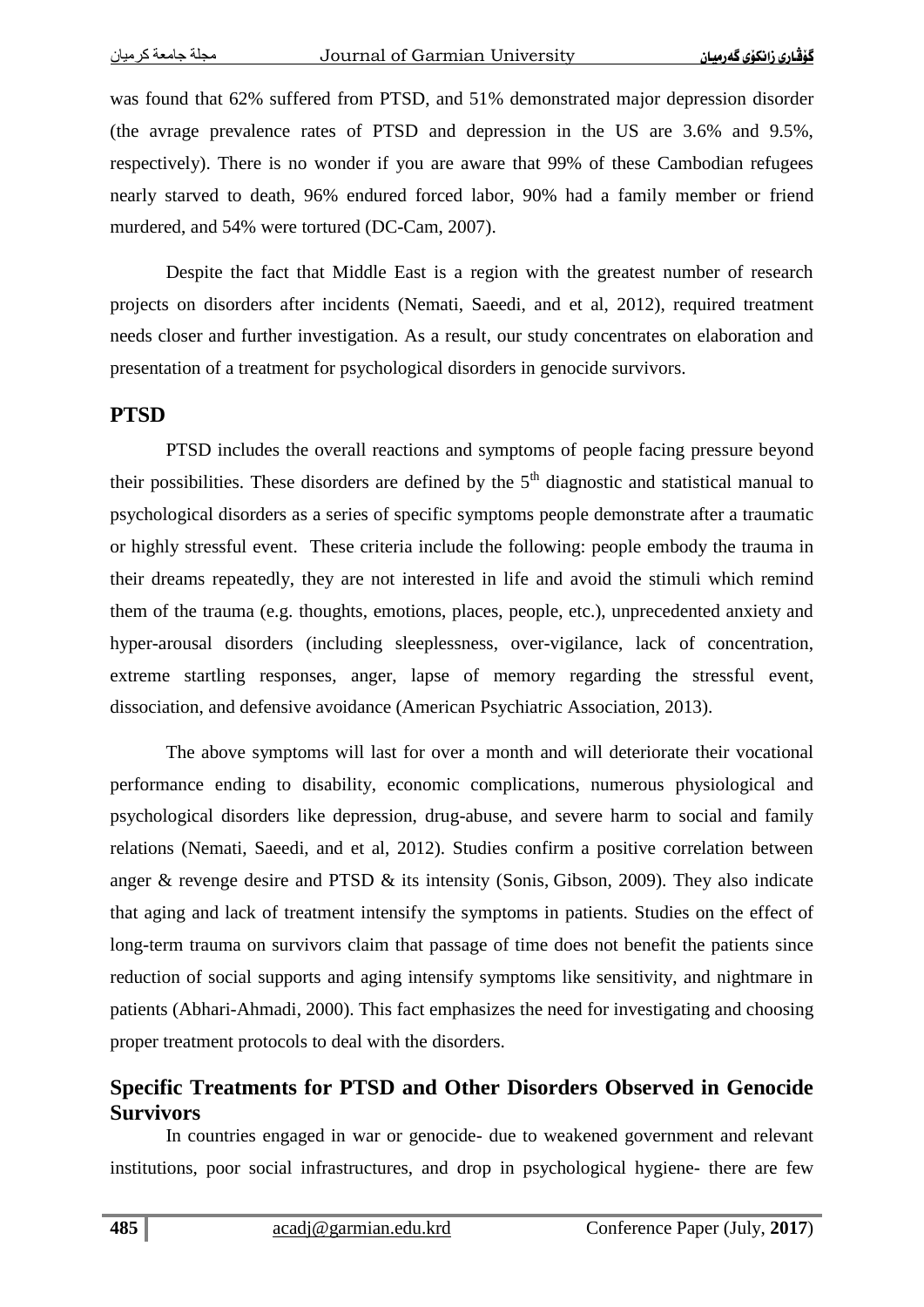opportunities for regular treatments like personal consultation, group consultation, supportive groups, etc. Consequently, most of the survivors have to tolerate the traumatic symptoms for a long time (Connolly, Sakai, 2011).

World Health Organization (WHO) predicts that psychological disorders will be the second major cause of death and disability in world's population by 2020. Traumas can intensify this alarming statistics and consume national resources, since rendering services to a large number of suffered people can be really costly.

Based on the literature, the following list includes some of the common treatment methods successfully administered to people exposed to traumatic events: Narrative Exposure Therapy (NET), Cognitive Behavior Therapy (CBT), Thought Field Therapy (TFT), Eye Movement Desensitization and Reprocessing (EMDR), Prolonged Exposure Therapy (PET). They will be briefly introduced as follows.

# **Thought Field Therapy (TFT)**

Thought Field Therapy is a brief treatment, often used as a self-help treatment, developed by psychologist Roger Callahan (Callahan & Callahan, 2000). Once a specific problem is identified in a client, a typical TFT session begins with exposure to the problem, i.e. the therapist asks the client to think about the problem. The client is asked to think about the problem and this elicits his/her feelings about the matter. Then the client is required to simultaneously stimulate selected acupoints on the surface of the skin, by tapping their fingers on the points in a sequence that is specific to the identified emotion(s). Each TFT tapping protocol or algorithm designates the specific acupoints to be tapped, as well as the order in which they are to be tapped. These algorithms address a range of emotions such as anxiety, fear, anger, shame, embarrassment, and addictive urges. Elements of PTSD, such as hyperarousal, dissociation, and defensive avoidance, are targeted using a trauma treatment protocol. Although there are more advanced levels of TFT that require more extensive training, only the TFT algorithm described above were taught and applied in this study. The scope of this paper will be limited to the use of TFT at the algorithm level to address symptoms of trauma (Connolly and Sakai, 2011).

Sakai and colleagues (2001) summarized clinical applications of TFT at Kaiser Permanente Hospital, Honolulu, Hawaii, with 714 patients. Their findings included statistically significant within-session reductions in self-reported distress with TFT applications for conditions that included anxiety, depression, anger, bereavement, chronic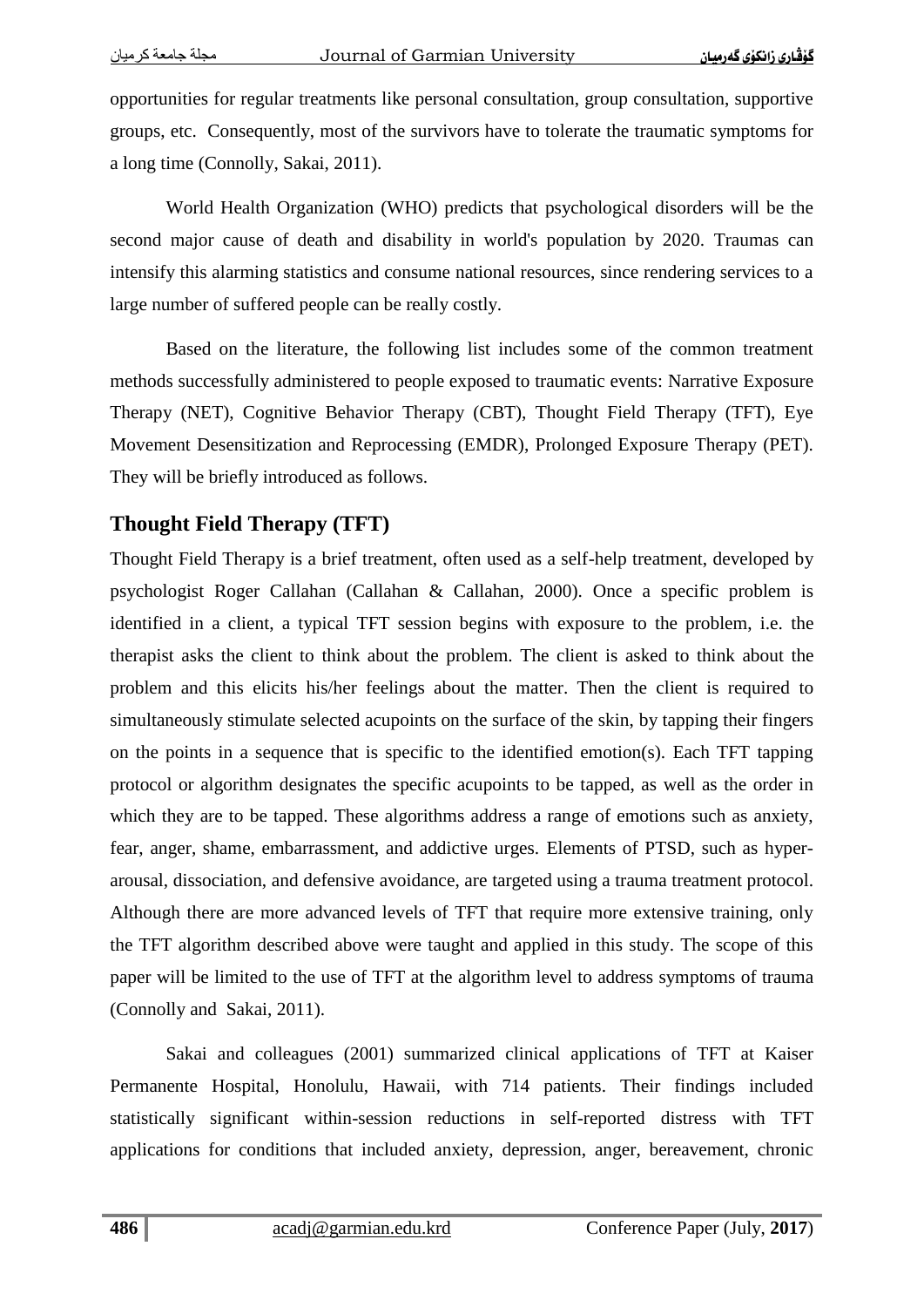pain, panic disorder, and trauma. Sakai, Connolly, and Oas (2010) used TFT in 2006 with 50 adolescents who were orphaned by the Rwandan genocide and were experiencing PTSD symptoms. After one TFT session, participants and caregivers reported significant decrease in PTSD symptoms, including nightmares, flashbacks, bedwetting, depression, feeling of isolation, jumpiness, and concentration difficulty. A one year follow-up showed that these improvements were sustained.

#### **Eye Movement Desensitization and Reprocessing (EMDR)**

Eye Movement Desensitization and Reprocessing therapy is recognized as one of the most influential recent techniques to reduce PTSD symptoms. It includes implosion therapy, cognitive reconstruction, rapid and coordinated eye movements, and bilateral stimulation. This treatment method, introduced by Francine Shapiro (1987), uses behavioral interventions to help clients suffering from post-trauma stress disorder. EMDR has been successfully applied on children, accident survivors, and people who suffer from anxiety, fear, depression, grief, or different types of phobias (Shapiro, 1994).

This model assumes that traumatic event is left unprocessed, since immediate biological reactions to the mental trauma have left it in a neuro-biological isolation (Spector and Read, 1999).The underlying mechanism for this therapy is to lead the unprocessed information to an acceptable synchronization level. The hypotheses proposed for the underlying mechanisms of this treatment are derived from empirical findings about limbic system, neurobiology, trauma therapy, and sleep during rapid eye-movement stage. Treatment process is relatively fast, unlike traditional psychological treatments, and therapy sessions are not long. Treatment process invites the patient to imagine a similar traumatic situation, hold the image in mind and continuously follow the gentle transversal movements the therapist makes with his/her finger or an object. The process will last for a couple of minutes until the patient reports that the image is less traumatic.

It is believed when patients experience deep relaxation, they are able to cognitively reconstruct the traumatic event and reduce the symptoms. Then, the therapist asks the patient to review and describe all negative thoughts occupying his/her mind. Next, the patient is required to trace the movements therapist makes with a finger or another moving object and think positively. The patient follows the movement as long as s/he is able to retain the positive thoughts in mind. This therapy consists of eight stages, based on a combination of exposure therapy and cognition. The number of sessions required for each stage and number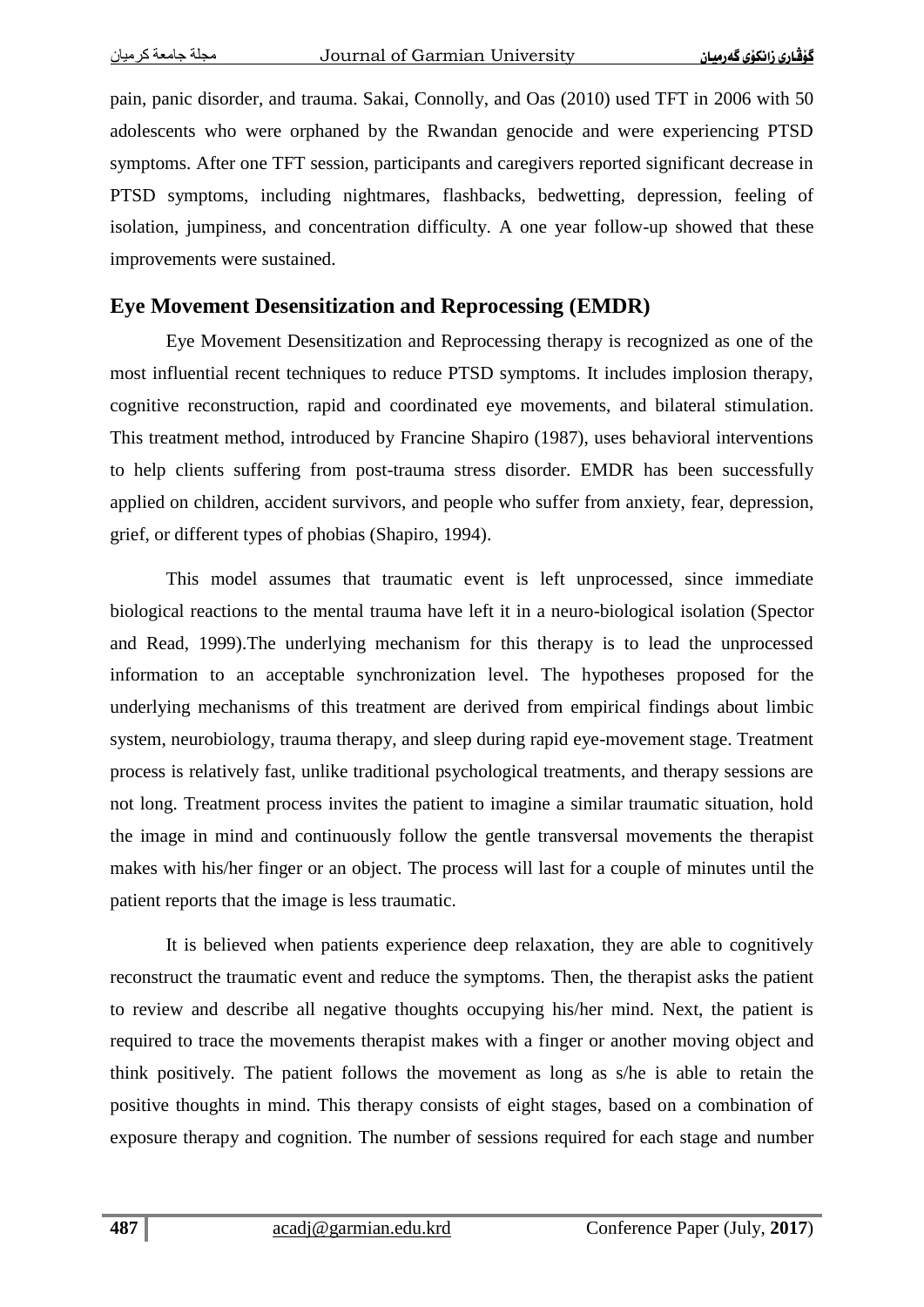of stages in each session, as well as the required time for each session depend on client's condition and the intensity of trauma (American Medical Association, 2009).

Empirical evidence suggests that it is one of the most influential treatments for posttraumatic stress disorders. It is more effective in treatment of traumas than other types of therapies (Rothbaum, Astin, & Marsteller, 2005; Power, McGoldrick & et al, 2002). Researchers claim that Eye Movement Desensitization and Processing proves satisfactory in people who suffer from guilt, fear, depression, annoying thoughts, and anxiety commonly caused by traumatic experience (Gorman, Battista, 1998).

#### **Cognitive-Behavior Therapy (CBT)**

Cognitive-Behavior Therapy is a combination of behavioral therapy and cognitive one whether in cognitive therapy or in cognitive psychology frameworks. It is a result of evolution in behavioral treatment. This approach, nowadays, includes relatively different theories and perspectives which only share the importance of cognitive processes as a medium for data processing and personal reactions to stimuli. This approach makes use of terminology and concepts which are meaningful and measurable in a behavioral framework.

Its effectivity in reduction of PTSD symptoms has made it the first choice to treat such kind of patients. Patients susceptible to suicide and psychosis can benefit from this therapy, as well (Bisson, Ehlers, 2007). The patient firstly learns to handle his/her emotions and tensions caused by annoying memories. S/he will learn to relax and soothe the pains. Then, the therapist helps the patient to encounter annoying memories and describe the happening. Repetition reduces the unpleasant feeling and the patient will feel more relaxed. Finally, the therapist trains the patient to alter his/her negative thoughts and organize the life, based on the above (Jennings, 2008).

In literature, a great part is devoted to cognitive-behavioral approaches, as the first choice to treat PTSD disorders in children and young adults (Donnelly, Amaya-Jackson, 2002). The results of several controlled random studies by Foa et al. (2006) show that cognitive-behavioral therapy is an effective treatment for PTSD stress. Another study shows that early treatment improves the effectivity of the above method [\(Darharaj,](http://aums.abzums.ac.ir/search.php?sid=1&slc_lang=en&auth=Darharaj) [Moradi](http://aums.abzums.ac.ir/search.php?sid=1&slc_lang=en&auth=Moradi) & et al, 2015).

#### **Prolonged Exposure Therapy (PET)**

Prolonged Exposure Therapy is one of cognitive-behavioral methods to treat PTSD stress disorder. This method aims to encourage people suffering from avoidance encounter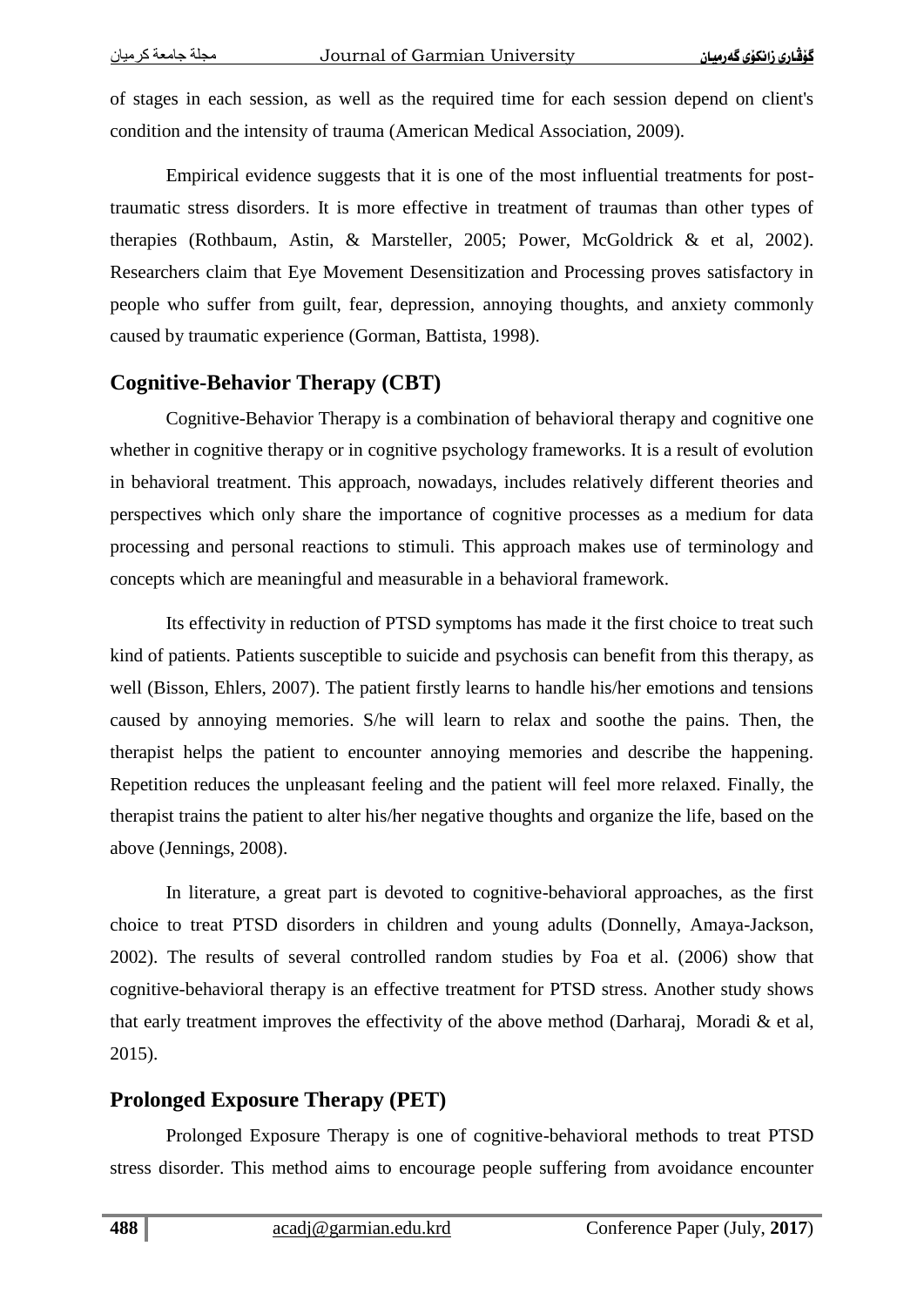their fears and anxieties (Tull, Gratz, & et al 2004). In this method patient describes the details of his/her horrifying experiences under the supervision of a therapist. S/he safely encounters the horrifying stimulus either mentally or in the real environment to reduce his/her anxiety. Exposure will be effective and safe if it is directly guided by the therapist, so that the meaning of events for patients can be altered, and the conditioned responses can be turned off (Foa & Meadows,1997).

Turk et al. (2011) reported this treatment as effective, studying patients from Afghanistan and Iraq. Powers et al. (2010), in their meta-analysis of 13 controlled studies with quasi-experimental and control groups using mental and real exposure therapy, attested that it is more effective than other methods in treatment of PTSD patients including soldiers, rape victims and survivors of natural and unnatural accidents.

Based on the literature, medical treatment is not effective in treatment of PTSD disorders. Such kinds of treatments are inefficient in treatment of disorders because of their symptom-oriented property, and long-term consumption of drugs may cause side-effects. These psychological treatments do not cause any side-effects and play a crucial role in curing the disorders. These techniques are problem-oriented and are supported by considerable theoretical and empirical studies to deal PTSD disorder (Abhari-Ahmadi, 2000).

#### **Discussion and Conclusion**

According to the literature, it can be concluded that genocide and mass violence impose grim consequences to the whole society, including psychological ones. These consequences directly and indirectly affect the people who were engaged in violence. Although the impact of incidents varies based on psychological differences in people, there are increased risks of disorders like PTSD and nervous disorders (anxiety and depression) in case of extreme conditions. Sometimes these disorders are continued and chronic. They can even lead to mood disorders. Thus, early treatment is compulsory to prevent subsequent complications.

Health is deemed as one of the basic human rights and some countries are committed to prevent the diseases and to take care of citizens' well-being (World Health Organization, 2008), but there are other countries which are unable to take any effective measures in this regard, due to war or violence. These countries either lack required personnel for psychological treatments or the existing personnel lack the needed training and specialty to render services.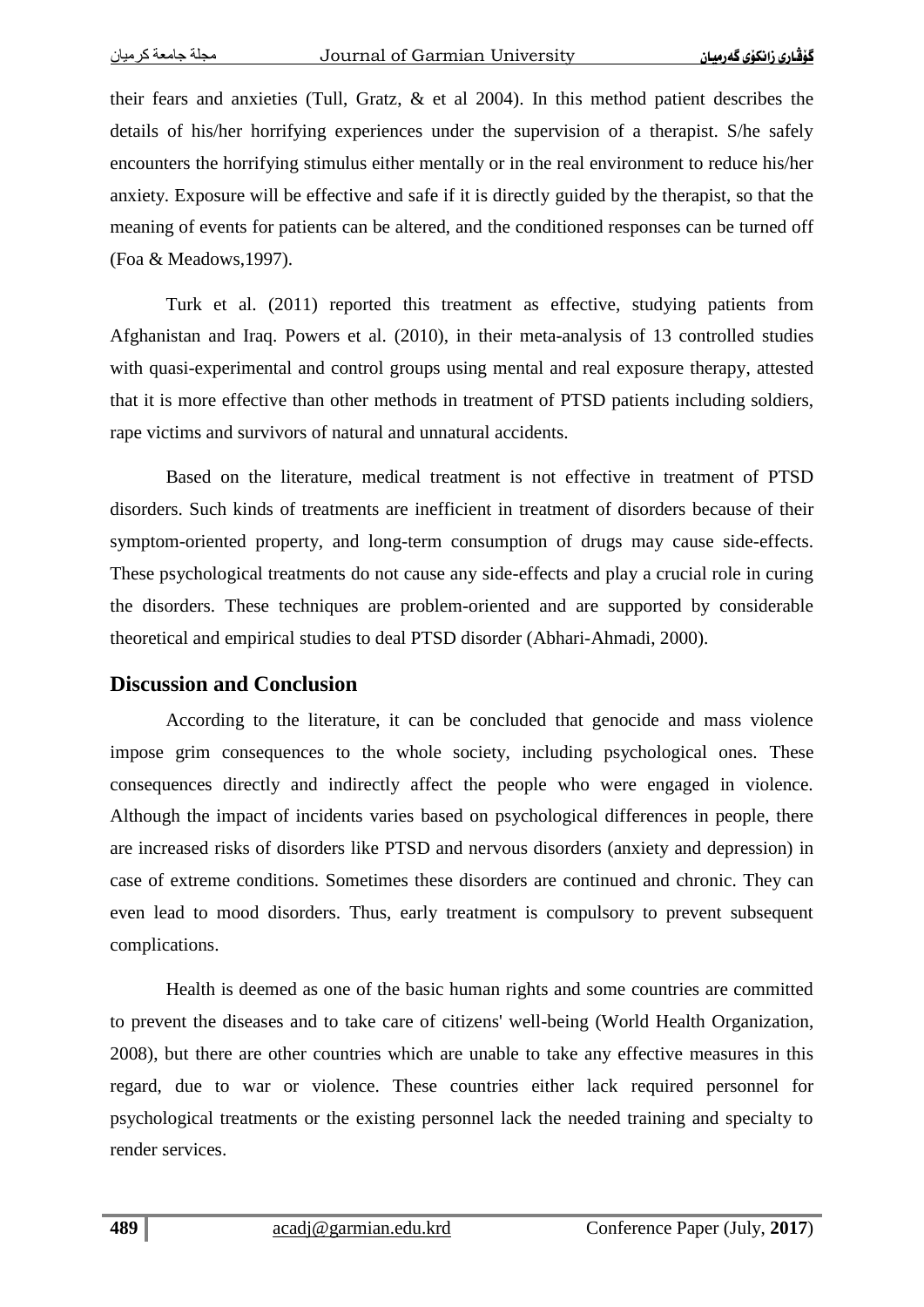Currently, there are many centers in Kurdistan which host projects to specifically treat the Halabja chemical attack survivors. An example is the Zakho Emergency Hospital and Trauma Center which was established in 2009 financed by the Economic Support Funds (ESF) of the United States. The trauma center includes surgical wards, MRI, and X-Ray facilities. The Kirkuk center for tortured victims has a specialized survivor project called the Halabja Center for Victims of Chemical Attacks which offers psychological and medical treatments for chemical weapons victims and their families. The KRG is also working with the World Health Organization to set up a psychological services, and a child protection center. Trauma assistance and timely therapy and medical treatment are crucial in the recovery of victims, even 30 years after the incident.

Although fruitful measures are taken to treat physiological and psychological disorders in survivors of chemical bombardments, identification and treatment of psychological disorders is a must even for the second and third generations, due to their longterm consequences. Rendering any type of psychological treatment should be based on sociocultural texture and characteristics. These services should be provided with a reasonable cost.

Based on the above, our proposed treatment for Kurdish genocide survivors is a combination of mentioned treatment programs with other types of programs, e.g. spiritual therapy. Some of the treatments are not in line with cultural features of the people. For example, Yazidi Kurds are very introvert. They are not willing to elaborate on their memories and emotions. Middle-Eastern people and esp. Kurds are very religious, consequently the treatment protocols mentioned earlier may not suffice to treat them. A combination of these approaches with spiritual therapy can simultaneously provide them with benefits from various approaches. Some of the studies show that faith and religious beliefs can considerably alleviate their traumas, and lead them to easier acceptance of stressful events (Mirzamani, 2004).

In a nut shell, it can be stated that therapists nowadays use hybrid measures to treat disorders. This is particularly true for PTSD patients who need more serious treatment and supportive measures (Gorman, Battista, 1998).Using a combination of treatment measures helps to determine the particular treatment helpful for a certain patient. The combined treatment methods at their best, provide a systematic and effective treatment protocol.

Prognosis and psychological treatments are required to prevent transition of disorders to offspring and future generations. Preventive psychological measures to decrease the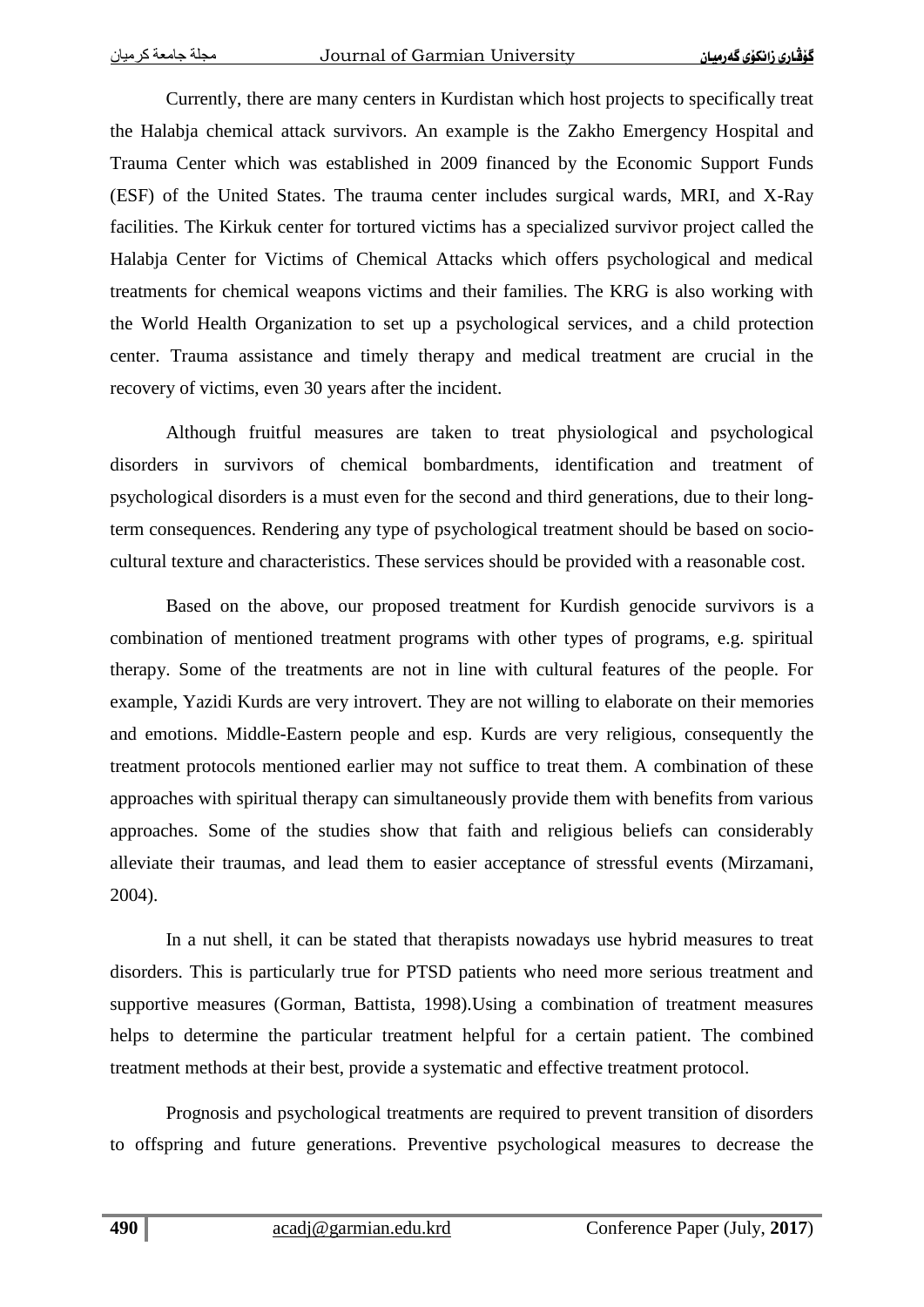intensity of psychological disorders stemming from violence and traumatic events can be taken on three different levels:

The first level includes identifying and training the people who may encounter traumatic events. The second level includes various psychological treatments which should be rendered immediately after traumatic incidents. The third level deals with PTSD and relevant disorders (Mirzamani, 2004).

In the present study, we faced some limitations and barriers due to the research method, and insufficient studies on Kurdish genocide survivors. Kurdish speaking lands are so vast and located in different countries. Lack of a Kurdish central government, differences in facilities, and cultural or behavioral characteristics make generalization from our findings difficult. Therefore, we recommend future researchers to concentrate on genocide survivors in various Kurdish-speaking regions. Researchers are encouraged to study the prevalence of other types of disorders, and to recommend proper treatments.

#### **References**

- Abbas, NQ. (2017). Introducing some trumas and PTDS among Yazidi female survivors from ISIS army. Genocide of Kurdish people from a scientific viewpoint ,  $4<sup>th</sup>$  Scientific Conference in College of Education, University of Garmian.
- Abhari-Ahmadi, SA. (2000). Long-term effects of war on psychosocial status of patients with post-traumatic stress
- Ahmad, RJ., Taher, BH., Seidi, PA. (2017). Prevalence of Social Anxiety in Students of college of Education – University of Garmian,  $4<sup>th</sup>$  Global Conference on Psychology, Educational Science, Law and Social Science. Shiraz, Iran.
- Ahmed, A.S. (2007). Post-traumatic stress disorder, resil- iency and vulnerability. *Advances in Psychiatric Treat- ment, 13*, 369-375.
- American Psychiatric Association (2013). Diagnostic and statistical manual of mental disorder (5th. Ed) Washington Dc: American Psychiatric Association.
- Barel, E., Van IJzendoorn, M. H., Sagi-Schwartz, A., & Bakermans-Kranenburg, M. J. (2010). Surviving the Holocaust: A meta-analysis of the long-term sequelae of a genocide. *Psychological Bulletin*, *136*, 677–698.
- Bisson, JI., Ehlers, A., Matthews, R., Pilling, S., Richards, D., Turner, S. (2007) Psychological treatments for chronic post-traumatic stress disorder. Br J Psychiatry. 190(2):97-104.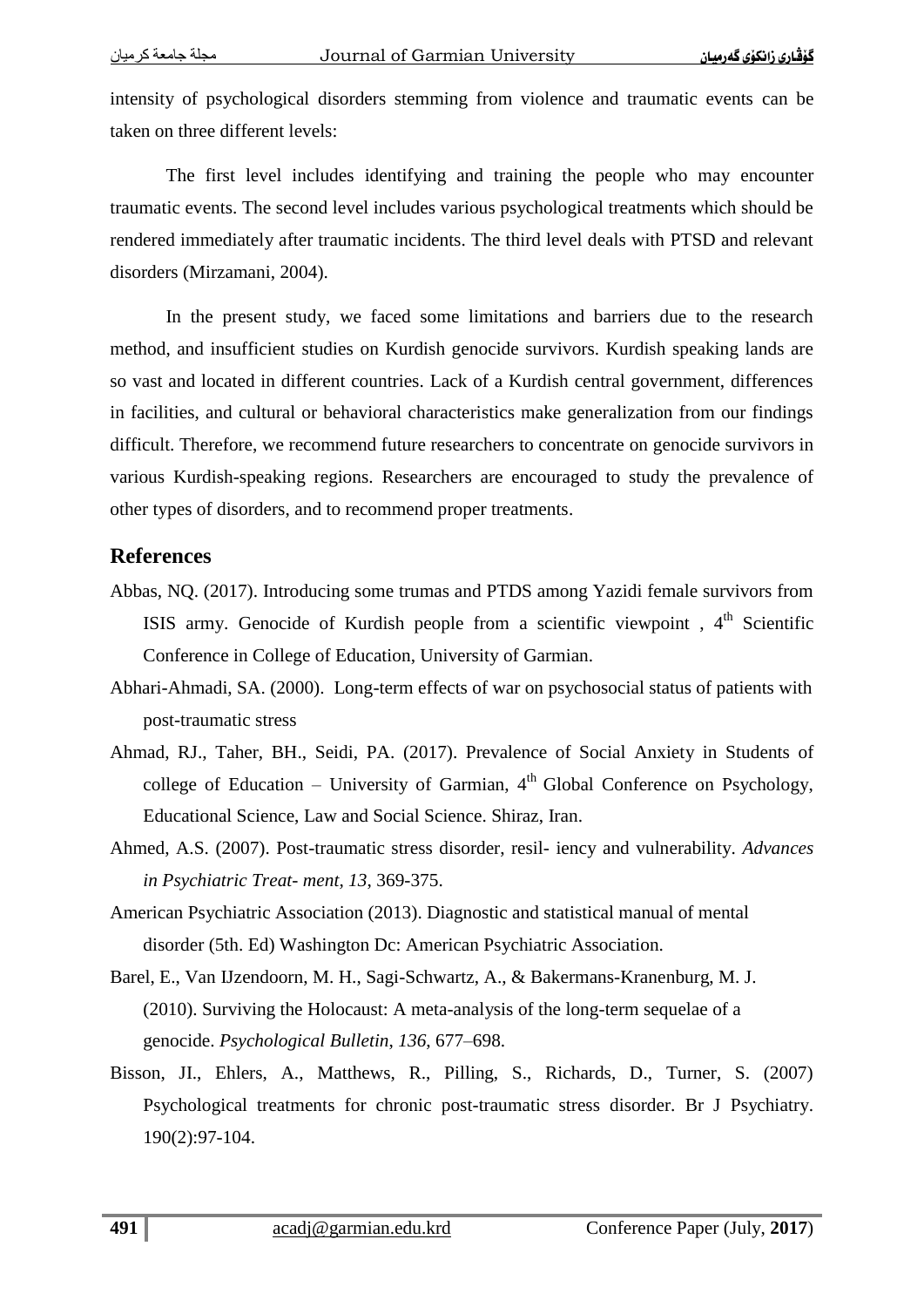- Callahan, R. J., & Callahan, J. (2000).*Stop the nightmares of trauma*. Chapel Hill, NC: Professional Press.
- Connolly, S., Sakai, C. (2011). Brief Trauma Intervention with Rwandan Genocide-Survivors Using Thought Field Therapy. International Journal of Emergency Mental Health, Vol. 13, No. 3, pp. 161-172.
- DC-Cam, (2007). Coping with the Psychological Trauma of the Khmer Rouge. Avallble from:

[http://www.genocidewatch.org/images/Cambodia\\_29\\_May\\_07\\_Coping\\_with\\_the\\_Psych](http://www.genocidewatch.org/images/Cambodia_29_May_07_Coping_with_the_Psychological_Trauma_of_the_Khmer_Rouge.pdf) [ological\\_Trauma\\_of\\_the\\_Khmer\\_Rouge.pdf.](http://www.genocidewatch.org/images/Cambodia_29_May_07_Coping_with_the_Psychological_Trauma_of_the_Khmer_Rouge.pdf)

- disorder. Tehran; Proceedings of the Third Symposium of Neurological Complications Psychological War.
- Donnelly CL, Amaya-Jackson L. (2002). Posttraumatic Stress Disorder in Children and Adolescents: Epidemiology, Diagnosis and Treatment Options. Pediatr Drugs. 4: 159- 170.
- Ehntholt, K.A., & Yule, W. (2006). Practitioner review: Assessment and treatment of refugee children and adoles- cents who have experienced war-related trauma. *Journal of Child Psychology and Psychiatry, 47*, 1197-1210.
- Emdria.org, Chicago: American Medical Association; c1999-2009 [updated 2009 Apr 19; cited 2008 Nov 6]. Available from: [http://www.emdria.org](http://www.emdria.org/)
- Fatehi, T. (2013). The health effects of the Halabja genocide, 25 years on. Medya Magezin. Available from: medyamagazine.com/the-health-effects-of-the-halabja-genocide-25 years-on/.(June 2017)
- [Fathiashtiani A.](http://militarymedj.ir/search.php?sid=1&slc_lang=en&auth=Fathiashtiani+A.) , [Tavallaee S. A.,](http://militarymedj.ir/search.php?sid=1&slc_lang=en&auth=Tavallaee+S.+A.) [Azizabadi Farahani M.,](http://militarymedj.ir/search.php?sid=1&slc_lang=en&auth=Azizabadi+Farahani+M.) [Moghani lankarani M.](http://militarymedj.ir/search.php?sid=1&slc_lang=en&auth=Moghani+lankarani+M.) (2008). [Association of Psychological Symptoms and Self Esteem in Chemical warfare agent](http://militarymedj.ir/article-1-221-en.pdf)  [Exposed Veterans.](http://militarymedj.ir/article-1-221-en.pdf) [Journal of Military Medicine, 9\(4\): 273-282](http://militarymedj.ir/browse.php?mag_id=33&slc_lang=en&sid=1)
- Foa, EB., Meadows, EA., (1997). Psychosocial treatments for posttraumatic stress disorder: a critical review. Annu Rev Psychol. 48: 449-80.
- Foa. E.B (2006), Psychosocial Therapy for PTSD, Jornal of clinical Psychiatry, Supple 2, 67, Page 40-45
- Gorman, JM., Battista, D., Goetz, RR., Dillon, DJ., Liebowitz, MR., Fyer, AJ., et al. (1989). A comparison of sodium bicarbonate and sodium lactate infusion in the induction of panic attacks. Arch Gen Psychiatry 46: 145-50.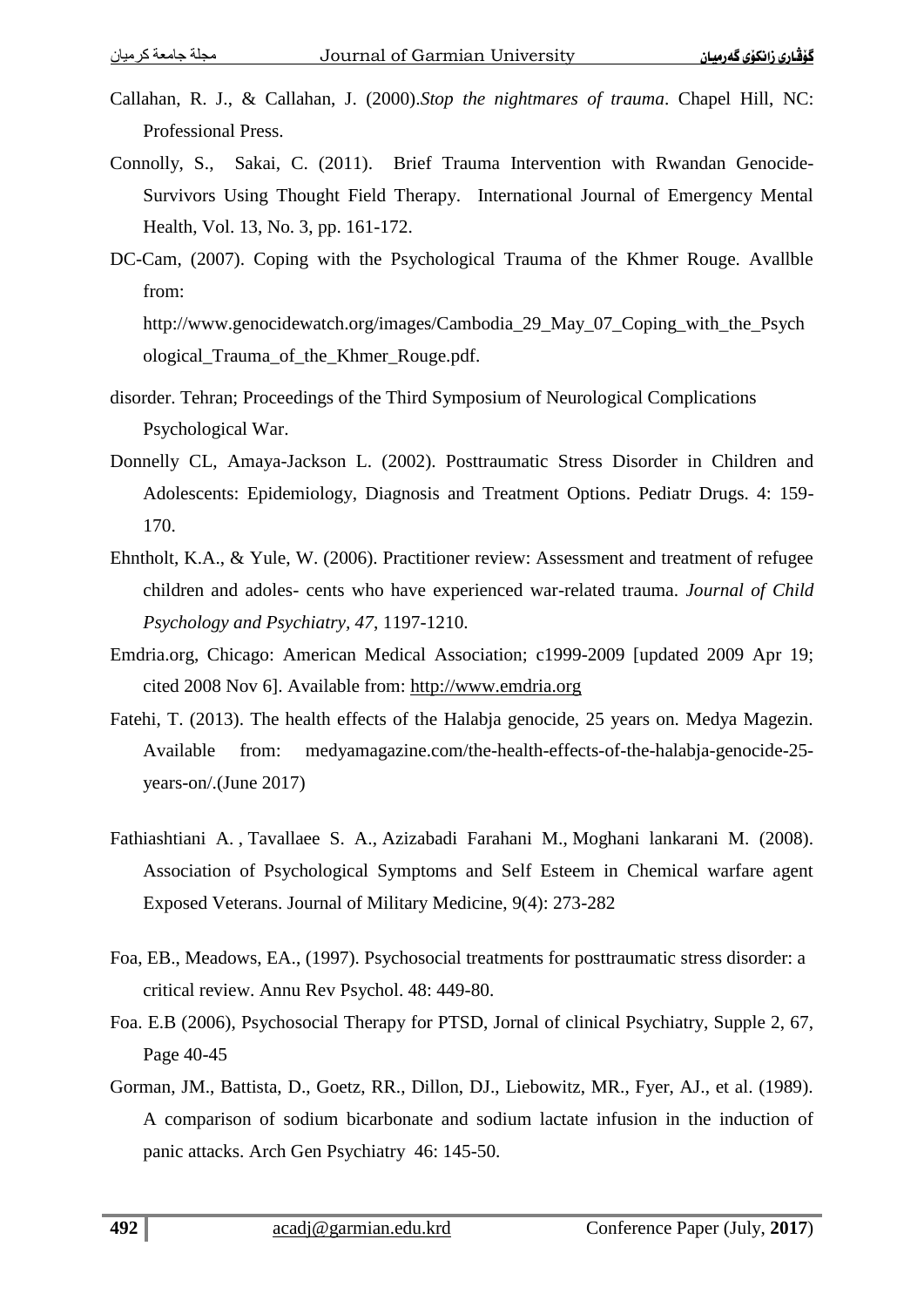- Hinton DE, Chhean D, Pich V, Hofmann SG, Barlow DH. Tinnitus among Cambodian refugees: relationship to PTSD severity. *J Trauma Stress*. 2006;19 (4):541-546.
- Jennings SA. (2008). Randomized controlled trial of cognitivebehavioral treatment for posttraumatic stress disorder in severe mental illness. J Consult Clin Psychol.76:259- 71.
- Joffe, C., Brodaty, H., Luscombe, G., & Ehrlich, F. (2003). The Sydney Holocaust study: Posttraumatic stress disorder and other psychological morbidity in an aged community sample. Journal of Traumatic Stress, 16, 39 – 47.
- [M. Darharaj](http://aums.abzums.ac.ir/search.php?sid=1&slc_lang=en&auth=Darharaj) , [A.R. Moradi,](http://aums.abzums.ac.ir/search.php?sid=1&slc_lang=en&auth=Moradi) [J. Hasani,](http://aums.abzums.ac.ir/search.php?sid=1&slc_lang=en&auth=Hasani) [A. Ghaednia Jahromi](http://aums.abzums.ac.ir/search.php?sid=1&slc_lang=en&auth=Ghaednia+Jahromi) (2015). [Effectiveness of](http://aums.abzums.ac.ir/article-1-331-en.pdf)  [Cognitive Behavioral Therapy on the Reduction of Pathological Symptoms of](http://aums.abzums.ac.ir/article-1-331-en.pdf)  [Posttraumatic Stress Disorder in Adolescents.](http://aums.abzums.ac.ir/article-1-331-en.pdf) Alborz University of Medical Science. [4\(3\): 168-175](http://aums.abzums.ac.ir/browse.php?mag_id=15&slc_lang=en&sid=1)
- Marshall GN, Schell TL, Elliott MN, Berthold SM, Chun CA. Mental health of Cambodian refugees 2 decades after resettlement in the United States. *JAMA*. 2005;294(5):571-579.
- McLeigh, J. D. & Sianko, N. (2011) What should be done to promote mental health around the world? American Journal of Orthopsychiatry, 18, 83-89.
- Mirzamani, SM. (2004). [Principles of Psychological Intervention in War Zones,](https://militarymedj.ir/article-1-130-en.pdf) Journal of Military Medicin. [6\(3\): 217-223](https://militarymedj.ir/browse.php?mag_id=10&slc_lang=en&sid=1).
- Mohammadhossenpur, Kh., AbastabarR., Qezelselfi, MT. (2015). Anfal (Kurdish genocide in Iraq) and modernity. Master's thesis in political science, Mazandaran University.
- Munn, S. (2006). Dialogue Toward Agenocide: Encountering the Other in the Context of Genocide. *Journal of Humanistic Psychology, 46*(3), 281-302.
- Nemati, Sh., Saeedi, M., Marzieh SM., Ezzadi, H. (2012). The Psychological Consequences of the Iraq War Against Iran. Holy Defense Research Center, 1 (2), 81-95.
- [Tuerk PW1](https://www.ncbi.nlm.nih.gov/pubmed/?term=Tuerk%20PW%5BAuthor%5D&cauthor=true&cauthor_uid=21131170), [Yoder M,](https://www.ncbi.nlm.nih.gov/pubmed/?term=Yoder%20M%5BAuthor%5D&cauthor=true&cauthor_uid=21131170) [Grubaugh A,](https://www.ncbi.nlm.nih.gov/pubmed/?term=Grubaugh%20A%5BAuthor%5D&cauthor=true&cauthor_uid=21131170) [Myrick H,](https://www.ncbi.nlm.nih.gov/pubmed/?term=Myrick%20H%5BAuthor%5D&cauthor=true&cauthor_uid=21131170) [Hamner M,](https://www.ncbi.nlm.nih.gov/pubmed/?term=Hamner%20M%5BAuthor%5D&cauthor=true&cauthor_uid=21131170) [Acierno R.](https://www.ncbi.nlm.nih.gov/pubmed/?term=Acierno%20R%5BAuthor%5D&cauthor=true&cauthor_uid=21131170) (2011). Stress Disorder: An Examination of Treatment Effectiveness for Veterans of the Wars in Afghanistan and Iraq. J Anxiety Disord. 25(3): 397–403.
- Power, K., McGoldrick, T., Brown, K., Buchanan, R., Sharp, D., Swanson, V., & Karatzias, A. (2002). A controlled comparison of eye movement desensitization and reprocessing versus exposure plus cognitive restructuring, versus waiting list in the treatment of post traumatic stress disorder. Journal of Clinical Psychology and Psychotherapy, 9(5), 299- 318.
- Powers, MB., [Ferenschak,](https://www.researchgate.net/researcher/37786443_Michael_P_Ferenschak) MP., [Halpern,](https://www.researchgate.net/researcher/37787498_Jacqueline_M_Halpern) JM., [Foa,](https://www.researchgate.net/profile/Edna_Foa) EB.(2010). A meta-analytic review of prolonged exposure for posttraumatic stress disorder. Clin Psychol Rev. 30(6):635-41.